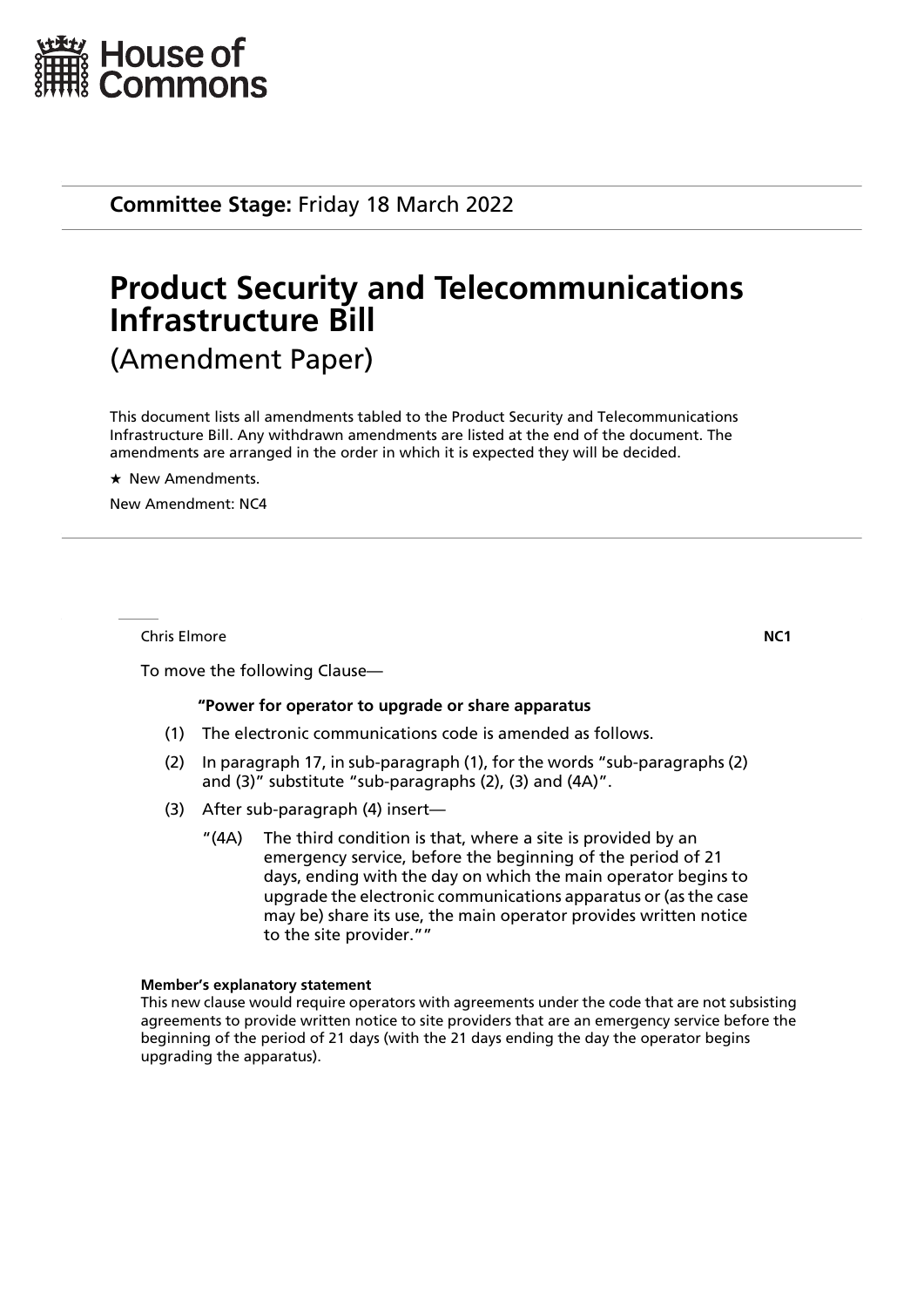Chris Elmore **NC2**

To move the following Clause—

### **"Review of the changes to the Electronic Communications code**

- (1) The Secretary of State must conduct a full economic review of the effect of Schedule 1 of the Digital Economy Act 2017 (The Electronic Communications Code).
- (2) The Secretary of State must prepare and publish a report on this review within two months of the passage of this Act and must lay a copy of the report before Parliament."

### **Member's explanatory statement**

This new clause would require the Secretary of State to outline the economic impact of the 2017 introduction of the Electronic Communications Code.

Chris Elmore **NC3**

To move the following Clause—

### **"Report on security risks to UK consumer connectable products**

- (1) The Secretary of State must prepare a report on the security risks to UK consumer connectable products—
	- (a) within the period 3 months beginning with the day on which this Act receives Royal Assent, and
	- (b) every 12 months thereafter.
- (2) Any report prepared under subsection (1) must be laid before Parliament."

### **Member's explanatory statement**

This new clause would require the Secretary of State to lay before Parliament a report on the security risks to UK consumer connectable products.

**Chris Elmore NC4** 

 $\star$  To move the following Clause—

### **"Requirement to consult on imposition of minimum periods of time for which products would need to receive security updates**

(1) Within three months of the date on which this Act receives Royal Assent, the Secretary of State must publish the text of draft regulations exercising the power in subsection (1) of section 1 (Power to specify security requirements) so as to provide for minimum periods of time for which relevant connectable products would need to receive security updates.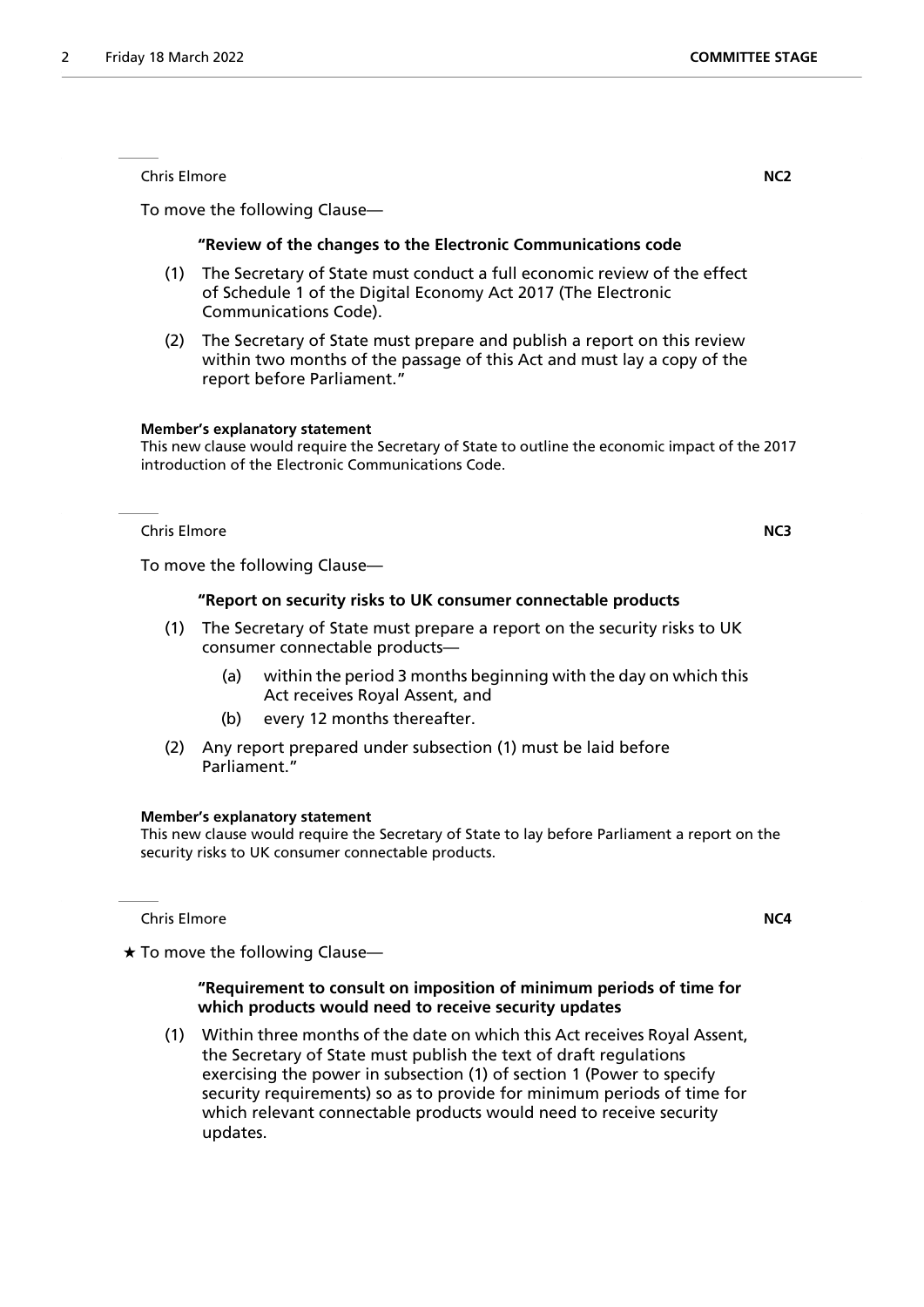- (2) The Secretary of State must consult—
	- (a) representatives of all relevant persons (as defined in section 7 (Relevant persons)), and
	- (b) any other person the Secretary of State thinks appropriate

on the draft regulations.

(3) Within three months of the final date for receipt of responses to the consultation, the Secretary of State must lay before Parliament a report on the responses."

# Order of the House

### **[26 January 2022]**

That the following provisions shall apply to the Product Security and Telecommunications Infrastructure Bill:

### **Committal**

1. The Bill shall be committed to a Public Bill Committee.

### **Proceedings in Public Bill Committee**

- 2. Proceedings in the Public Bill Committee shall (so far as not previously concluded) be brought to a conclusion on Tuesday 29 March 2022.
- 3. The Public Bill Committee shall have leave to sit twice on the first day on which it meets.

### **Consideration and Third Reading**

- 4. Proceedings on Consideration shall (so far as not previously concluded) be brought to a conclusion one hour before the moment of interruption on the day on which those proceedings are commenced.
- 5. Proceedings on Third Reading shall (so far as not previously concluded) be brought to a conclusion at the moment of interruption on that day.
- 6. Standing Order No. 83B (Programming committees) shall not apply to proceedings on Consideration and Third Reading.

### **Other proceedings**

7. Any other proceedings on the Bill may be programmed.